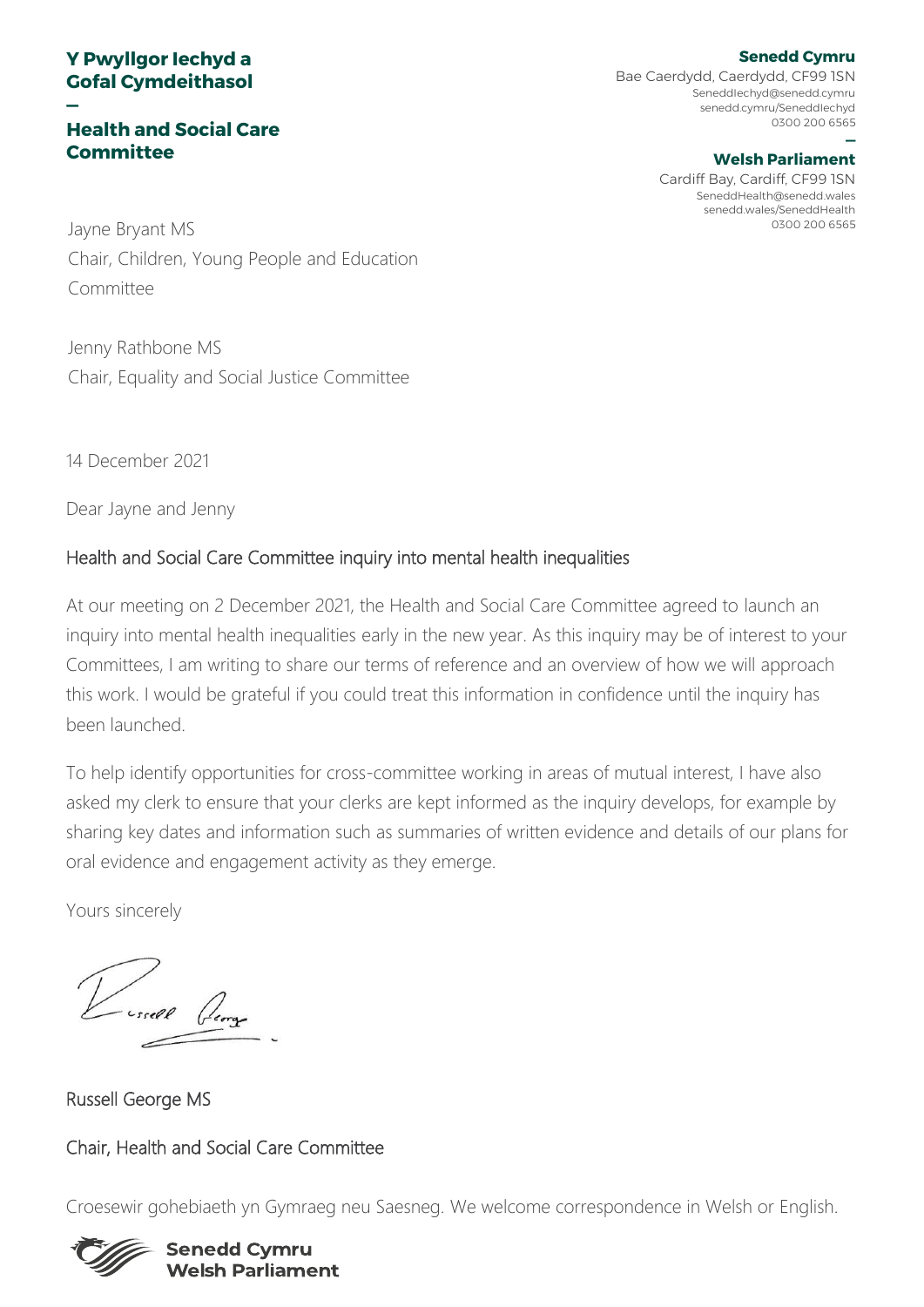# **Health and Social Care Committee inquiry into mental health inequalities**

## Background

The [Centre for Mental Health](https://www.centreformentalhealth.org.uk/publications/mental-health-inequalities-factsheet) describes a 'triple barrier' of mental health inequality, which affects large numbers of people from different sections of the population:

- Some groups of people are disproportionately at risk of poor mental health. This is often linked to wider inequalities in society.
- **■** Groups with particularly high levels of poor mental health can have the most difficulty accessing services.
- When people do get support, their experiences and outcomes are often poorer.

These inequalities existed before the COVID-19 pandemic, but the pandemic has made them worse.

Research suggests that groups particularly affected by mental health inequalities include: older people; autistic people ; people living in poverty; Black adults; LGBT+ people; deaf people; children and young people with a learning disability; and people experiencing severe and enduring mental illness. Research also suggests that gender has an impact on an individual's mental health risk, and that there are gender differences in the ways that mental health distress manifests itself.

# Terms of reference

Our inquiry will consider, in particular:

- Which groups of people are disproportionately affected by poor mental health in Wales? What factors contribute to worse mental health within these groups?
- **•** For the groups identified, what are the barriers to accessing mental health services? How effectively can existing services meet their needs, and how could their experience of using mental health services be improved?
- **■** To what extent does Welsh Government policy recognise and address the mental health needs of these groups? Where are the policy gaps?
- What further action is needed, by whom/where, to improve mental health and outcomes for the groups of people identified and reduce mental health inequalities in Wales?



elsh Parliament